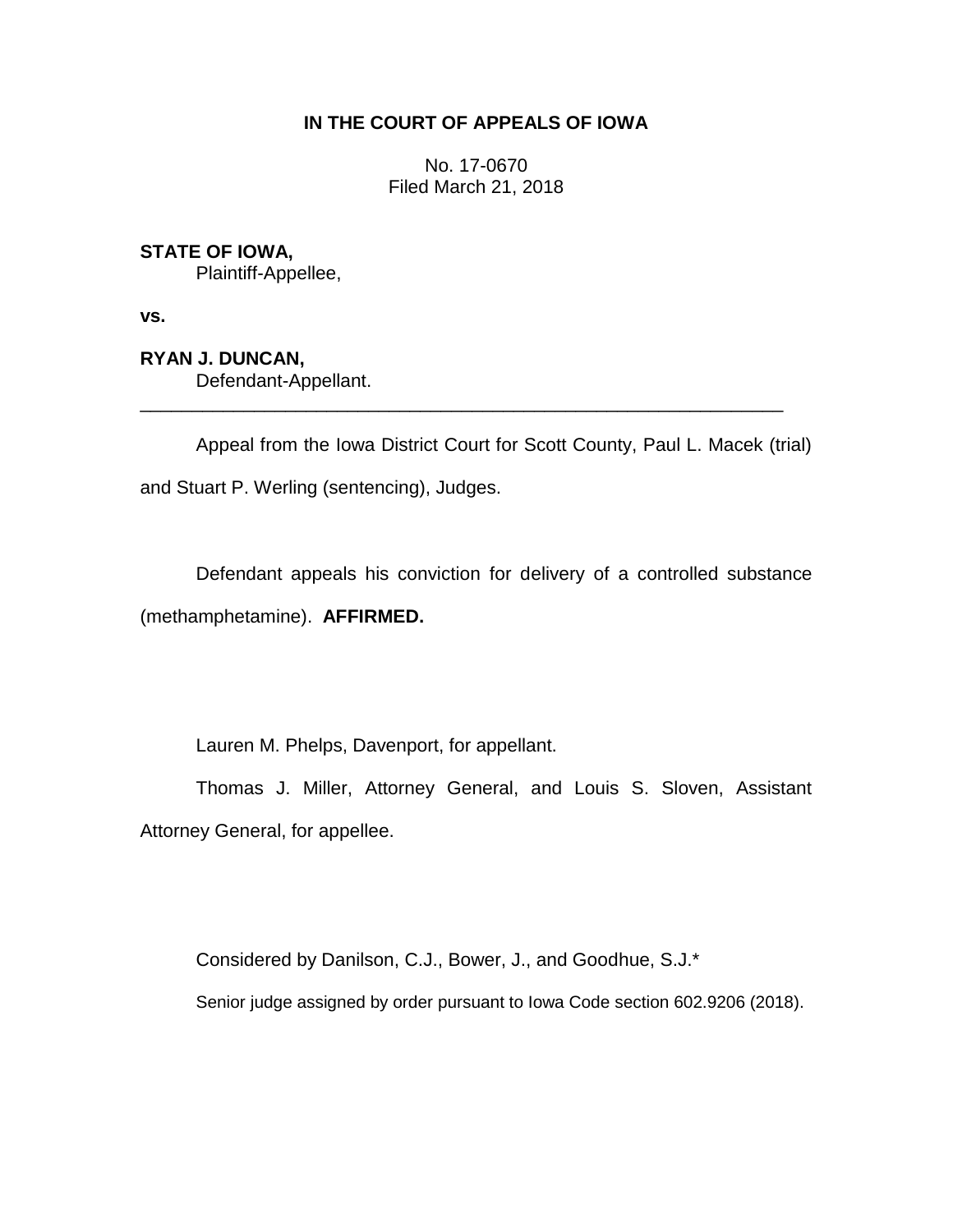#### **BOWER, Judge.**

Ryan Duncan appeals his conviction for delivery of a controlled substance (methamphetamine). We determine there is sufficient evidence in the record to support Duncan's conviction. We find the district court did not abuse its discretion in its response to the jury's questions. We find the district court did not err in determining Iowa Code section 124.411 (2015) could be applied to enhance Duncan's sentence. We conclude all of Duncan's claims of ineffective assistance by defense counsel should be preserved for possible postconviction proceedings. We affirm Duncan's conviction and sentence.

## **I. Background Facts & Proceedings**

On November 3, 2015, Officer Andrew Raya, who was working undercover with the Quad-City Metropolitan Enforcement Group (MEG), made arrangements to purchase 3.5 grams of methamphetamine from Duncan for \$315. Officer Raya met Duncan in a Hy-Vee parking lot in Davenport at about 1:35 p.m. Duncan was sitting in the driver's seat of a gold Cadillac. One of the surveillance agents for the purchase was Special Agent Jereme Hatler of the United States Drug Enforcement Administration, who stated he observed Officer Raya approach "a male human being" in a gold Cadillac. Officer Patrick Mesick, who was also with the MEG, stated he observed Duncan driving a gold Cadillac to the Hy-Vee parking lot.

Duncan was charged with delivery of a controlled substance (methamphetamine), in violation of Iowa Code section 124.401(1)(c)(6), a class "C" felony. The State also alleged Duncan was a habitual offender and would be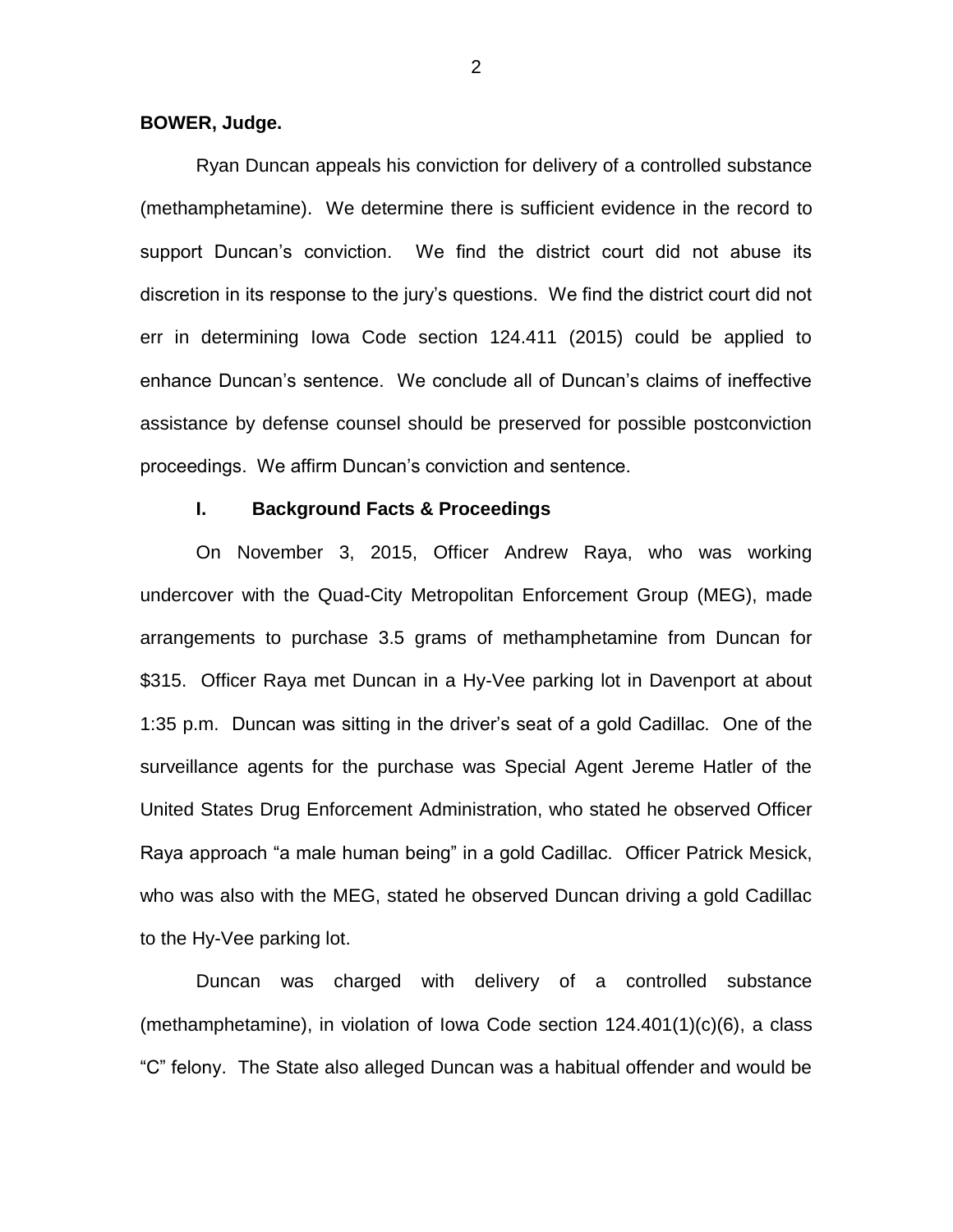subject to a sentencing enhancement under section 124.411 for committing a second or subsequent drug-related offense. Duncan gave notice of defenses of entrapment and diminished responsibility.

Duncan waived reporting of the proceedings impaneling the jury. During the trial, Officer Raya identified Duncan in the courtroom as the person who sold him methamphetamine. He noted Duncan had distinctive tattoos on his neck, which he had observed at the time of the drug transaction. Officer Mesick testified he was shown a photograph of Duncan before the sale. He identified Duncan in the courtroom, stating he resembled the person in the photograph.

After the State's evidence, the district court denied Duncan's motion for directed verdict. Duncan testified he did not sell methamphetamine to Officer Raya on November 3, 2015. In rebuttal, Officer Raya testified he obtained Duncan's cell phone number from a confidential informant. He stated he called the number, set up the drug transaction, and met Duncan for the drug buy as arranged. Officer Raya testified he had absolutely no doubt the person he met was Duncan. The court denied Duncan's renewed motion for a directed verdict.

While the jury was deliberating, they sent two questions to the court, "When judging the credibility of the defendant, what effect should the defendant's conviction for burglary [have], if any?" and "Can the lack of easily obtained evidence be considered when determining reasonable doubt?" The State suggested telling the jury to re-read Instructions 7 through 13, which were the instructions for evaluating the evidence. Defense counsel stated the jury should be pointed in the direction of Instructions 10 and 12, "and I don't necessarily think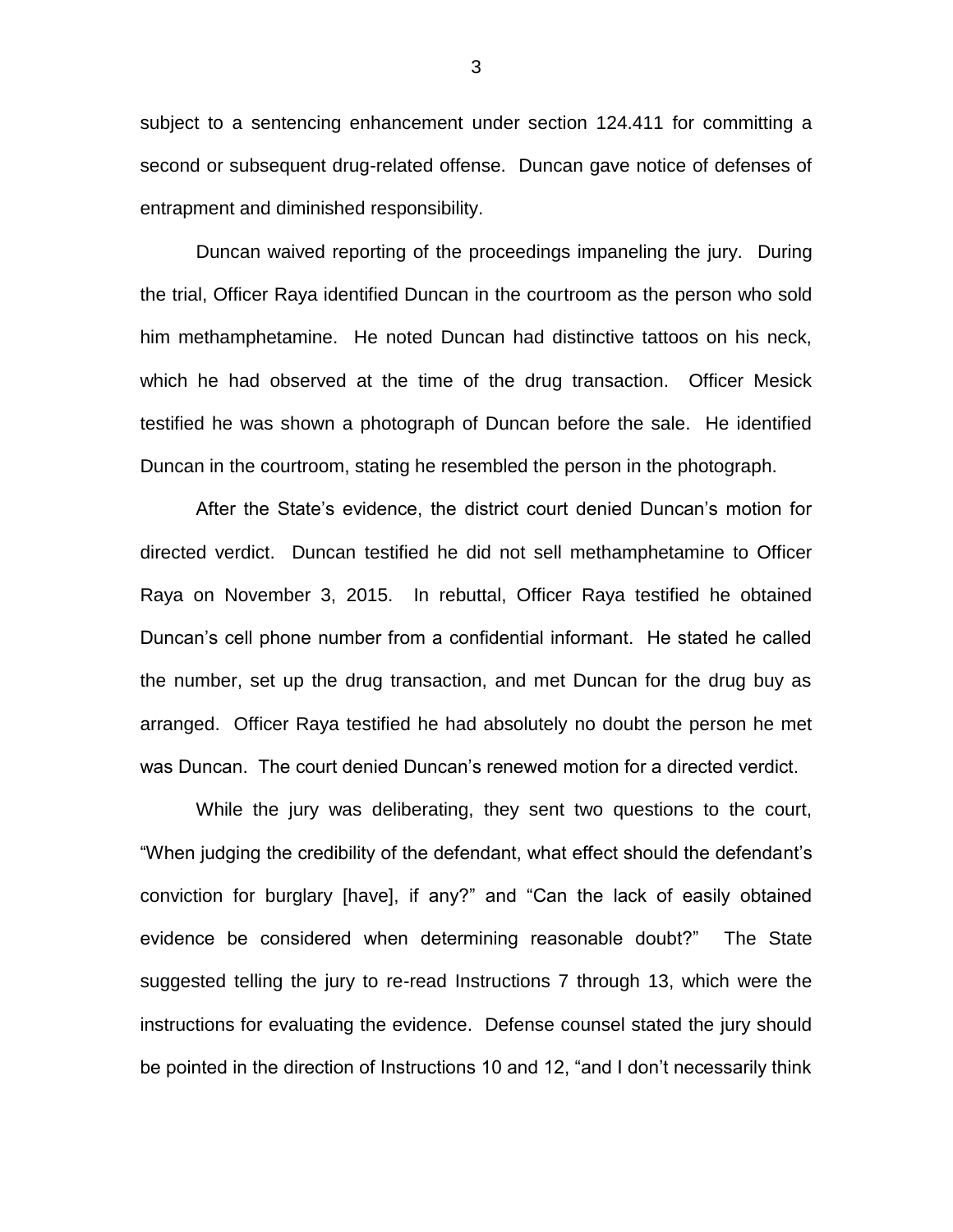that that means that they would not consider any of the other instructions." The district court ruled, "I think that the general approach is better," and told the jury, "Please re-read Instructions 7 through 13."

The jury found Duncan guilty of delivery of a controlled substance. Duncan stipulated to prior convictions for possession of a firearm as a felon and third-degree burglary, which were the predicate felonies for the habitual offender enhancement. He also stipulated to two previous convictions for sponsoring a gathering where controlled substances were used, in violation of section 124.407, for the section 124.411 sentencing enhancement.

At the sentencing hearing, Duncan argued he should not be subject to the enhancement in section 124.411 because his previous convictions under section 124.407 involved marijuana. The court determined Duncan should serve a term of ten years, which was increased to fifteen as Duncan was a habitual offender, and then doubled pursuant to section 124.411, giving Duncan a term of imprisonment not to exceed thirty years.<sup>1</sup> Duncan now appeals his conviction and sentence.

#### **II. Sufficiency of the Evidence**

 $\overline{a}$ 

Duncan claims there is insufficient evidence in the record to support his conviction. Specifically, he states there was not substantial evidence to show he was the person who sold methamphetamine to Officer Raya. Our review of a challenge to the sufficiency of the evidence is for correction of errors at law.

<sup>1</sup> The court exercised its discretion by doubling the sentence, which could have been tripled.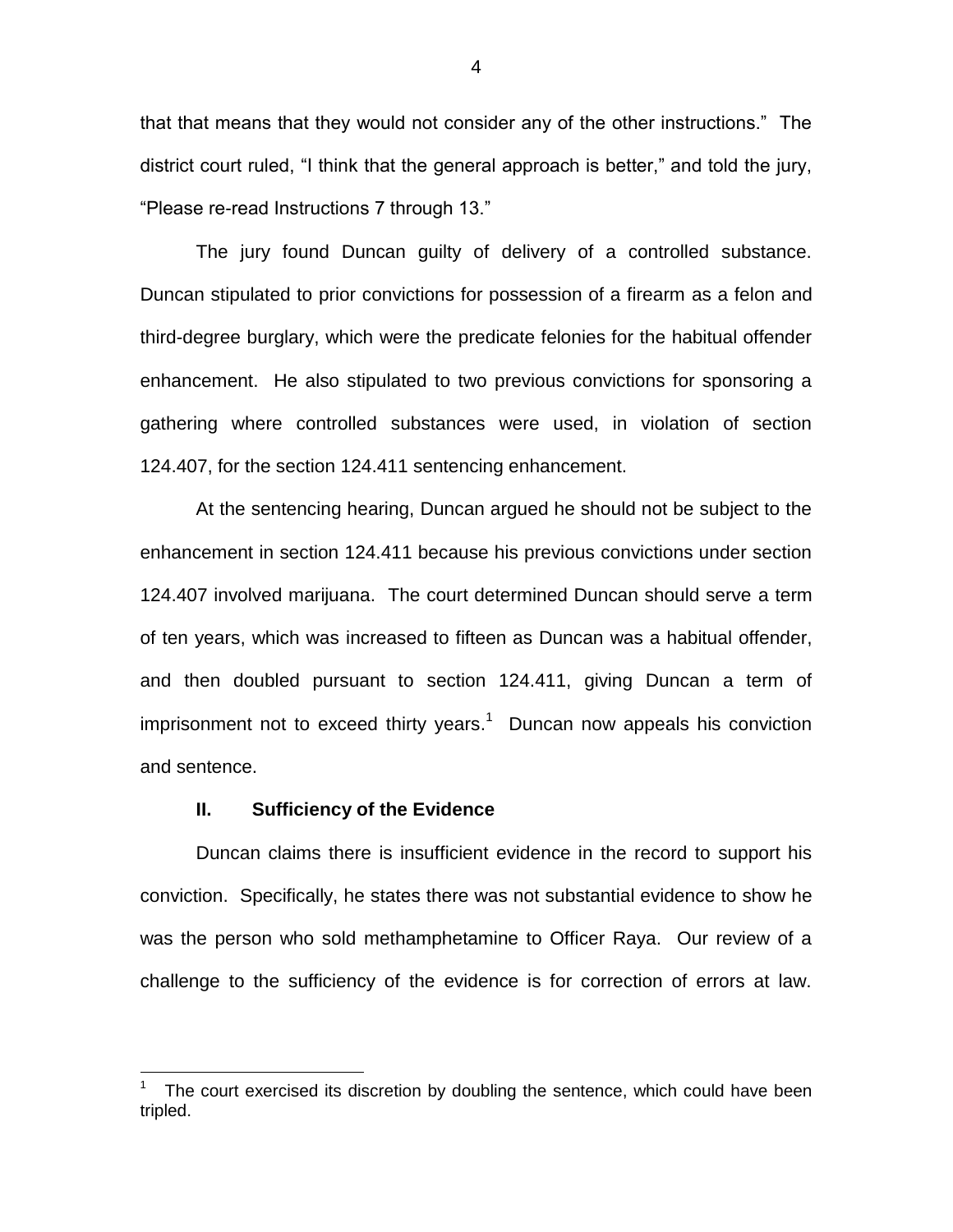*State v. Tipton*, 897 N.W.2d 653, 692 (Iowa 2017). "We will uphold a verdict if it is supported by substantial evidence." *Id.*

"Inherent in our standard of review of jury verdicts in criminal cases is the recognition that the jury [is] free to reject certain evidence and credit other evidence." *State v. Sanford,* 814 N.W.2d 611, 615 (Iowa 2012). The strength of identity evidence is a question for the jury. *State v. Shorter*, 893 N.W.2d 65, 74 (Iowa 2017). The jury could find Officer Raya's testimony that he personally observed Duncan sell methamphetamine to him more credible than Duncan's testimony he did not make the sale. We determine there is sufficient evidence in the record to support Duncan's conviction for delivery of a controlled substance.

#### **III. Jury Questions**

Duncan claims the district court abused its discretion in its response to the jury's questions. He states the court should have directed the jury to re-read Instructions 10 and 12, rather than suggesting they re-read Instructions 7 to 13. Instruction 10 noted Duncan had admitted he was previously convicted of a crime and stated, "You may use that evidence only to help you decide whether to believe the witness and how much weight to give his testimony." Instruction 12 set out the law concerning reasonable doubt. Duncan states the court should have pointed out these two instructions, which more closely aligned to the jury's two questions.

The court has discretion to respond to a jury's questions or to refrain from responding. *State v. McCall*, 754 N.W.2d 868, 871 (Iowa Ct. App. 2008). "A discretionary ruling is presumptively correct, and on appeal will be overturned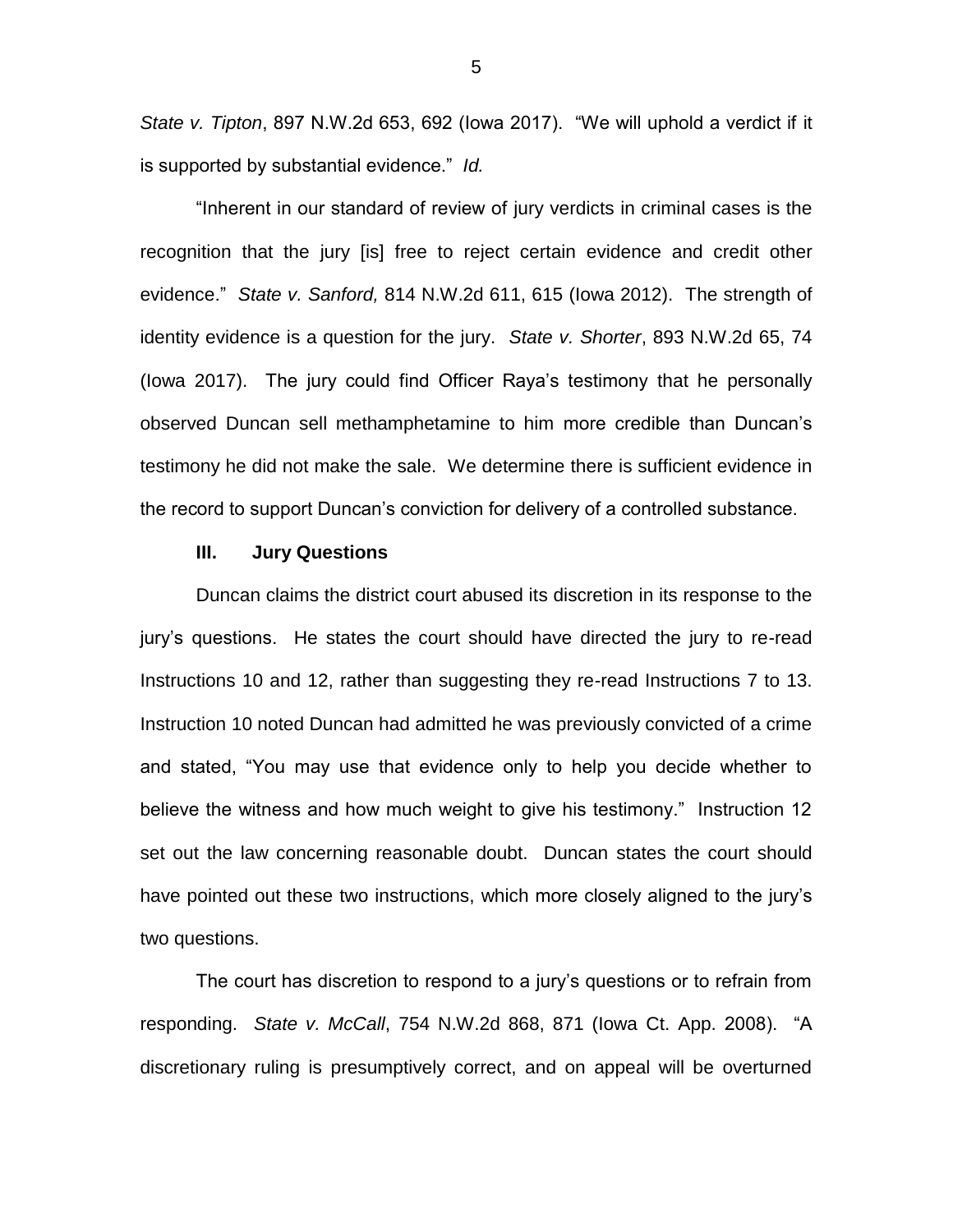only where an abuse of discretion has been demonstrated. An abuse is found only where the discretion is exercised on grounds or for reasons clearly unreasonable." *Id.* (citation omitted).

We find the district court did not abuse its discretion in its response to the jury's questions. Instructions 7 through 13 informed the jury of the basic rules for the consideration of evidence.<sup>2</sup> Rather than point out two of the principles for the jury to consider, the court properly told the jury to re-read all of the instructions on this subject. The court could properly tell the jury to review the instructions. *See State v. Williams*, 341 N.W.2d 748, 752 (Iowa 1983).

### **IV. Sentencing**

Duncan claims the district court should not have applied section 124.411 to double his sentence. He states his two prior convictions under section 124.407 for sponsoring a gathering where controlled substances were used should not be considered as predicate offenses for enhancement under section 124.411 because the controlled substance used at the gatherings was marijuana and possession of marijuana under section 124.401(5) is a not a predicate offense for enhancement under section 124.411. "We review the district court's interpretation and application of a sentencing statute for the correction of errors at law." *State v. Johnson*, 630 N.W.2d 583, 586 (Iowa 2001).

**EXECUTE:**<br><sup>2</sup> Instruction 7 informed the jury what could be considered as evidence and what could not. Instruction 8 set out the differences between direct and circumstantial evidence. Instruction 9 told the jury to decide the facts from the evidence and consider the credibility of witnesses. Instruction 10 stated the defendant's admission of a prior crime could be considered in determining credibility. Instruction 11 discussed eyewitness identification. Instruction 12 set out the concept of guilt beyond a reasonable doubt. Instruction 13 told the jury all the instructions should be considered together and its decision should be based on the evidence.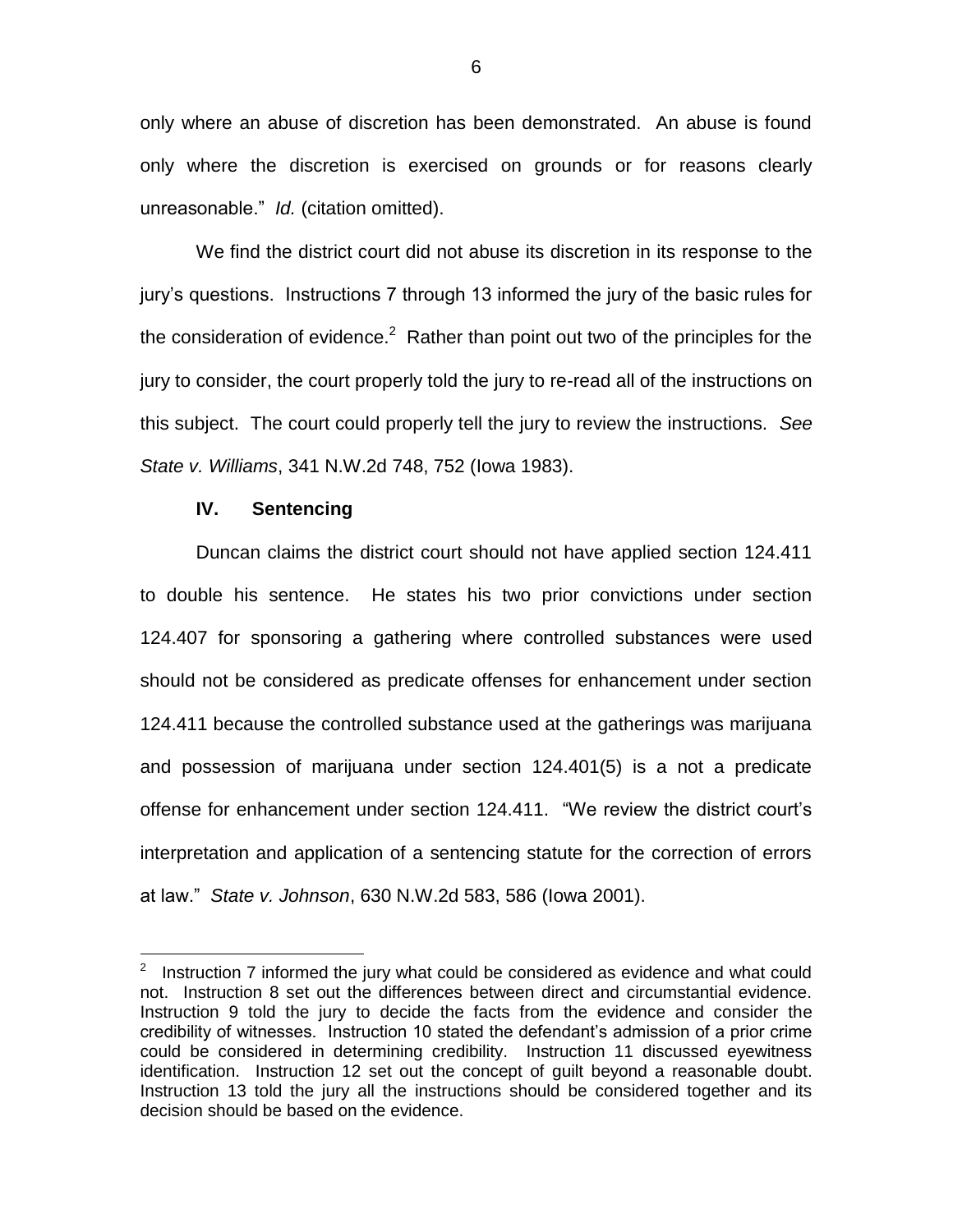Section 124.411 applies to "[a]ny person convicted of a second or subsequent offense under this chapter." Under section 124.411(3), there is an exception for "offenses under section 124.401, subsection 5." One of the offenses under section 124.401(5) is the possession of marijuana. Duncan was not previously convicted under section 124.401(5). He was convicted under section 124.407, "Gatherings where controlled substances unlawfully used." The legislature has specifically determined the sentencing enhancement in section 124.411 does not apply when the underlying offense is a violation of section 124.401(5). Iowa Code § 124.411(3). The legislature has not excluded convictions under section 124.407, and such convictions would therefore be included under the general provision concerning previous convictions under chapter 124. *See State v. Walden*, 870 N.W.2d 842, 846 (Iowa 2015) ("[T]he express mention of one thing implies the exclusion of other things not specifically mentioned."). We find the district court did not err in its interpretation of section 124.411.

## **V. Ineffective Assistance**

Duncan claims he received ineffective assistance from defense counsel on several different issues. We conduct a de novo review of claims of ineffective assistance of counsel. *State v. Maxwell*, 743 N.W.2d 185, 195 (Iowa 2008). To establish a claim of ineffective assistance of counsel, a defendant must prove (1) counsel failed to perform an essential duty and (2) prejudice resulted to the extent it denied the defendant a fair trial. *Id.* A defendant's failure to prove either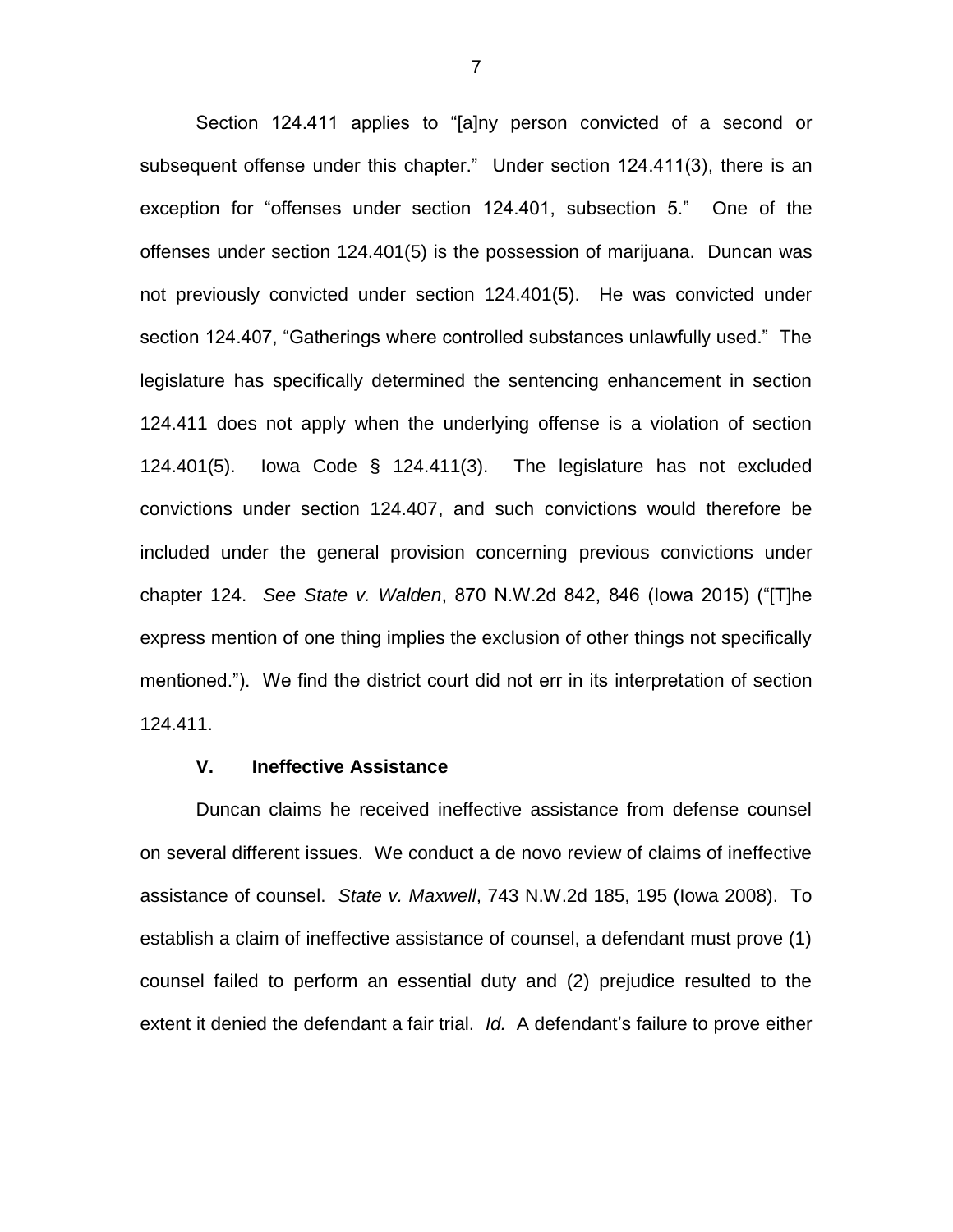element by a preponderance of the evidence is fatal to a claim of ineffective assistance. *State v. Polly*, 657 N.W.2d 462, 465 (Iowa 2003).

When a defendant raises a claim of ineffective assistance of counsel in a direct appeal, we may address the issue if the record is adequate to decide the claim or we may preserve the issue for possible postconviction proceedings. *State v. Straw*, 709 N.W.2d 128, 133 (Iowa 2006). "Only in rare cases will the trial record alone be sufficient to resolve the claim on direct appeal." *Id.* Furthermore, where the claim involves trial strategy or tactics it is preferable to give defense counsel an opportunity to defend against the charge of ineffective assistance. *State v. McNeal*, 867 N.W.2d 91, 106 (Iowa 2015).

Duncan claims he received ineffective assistance because defense counsel failed to: (1) have jury selection recorded in its entirety; (2) object because he was required to wear a "jail armband" during the trial; (3) request an instruction on entrapment and argue entrapment to the jury; (4) move to strike a juror whose spouse worked at the county jail; and (5) subpoena Officer Raya's cell phone records. Duncan agrees the present record is not adequate to address issues (1), (2), and (4). On issue (5), he acknowledges the record might be insufficient to address his claim on direct appeal.

Issue (3) involves a matter of trial strategy and tactics concerning whether to present a defense of denial or entrapment, or to present alternative defenses. Also, on issue (5), there is no evidence as to whether the cell phone records were available and, if they were, whether they would contain evidence helpful to